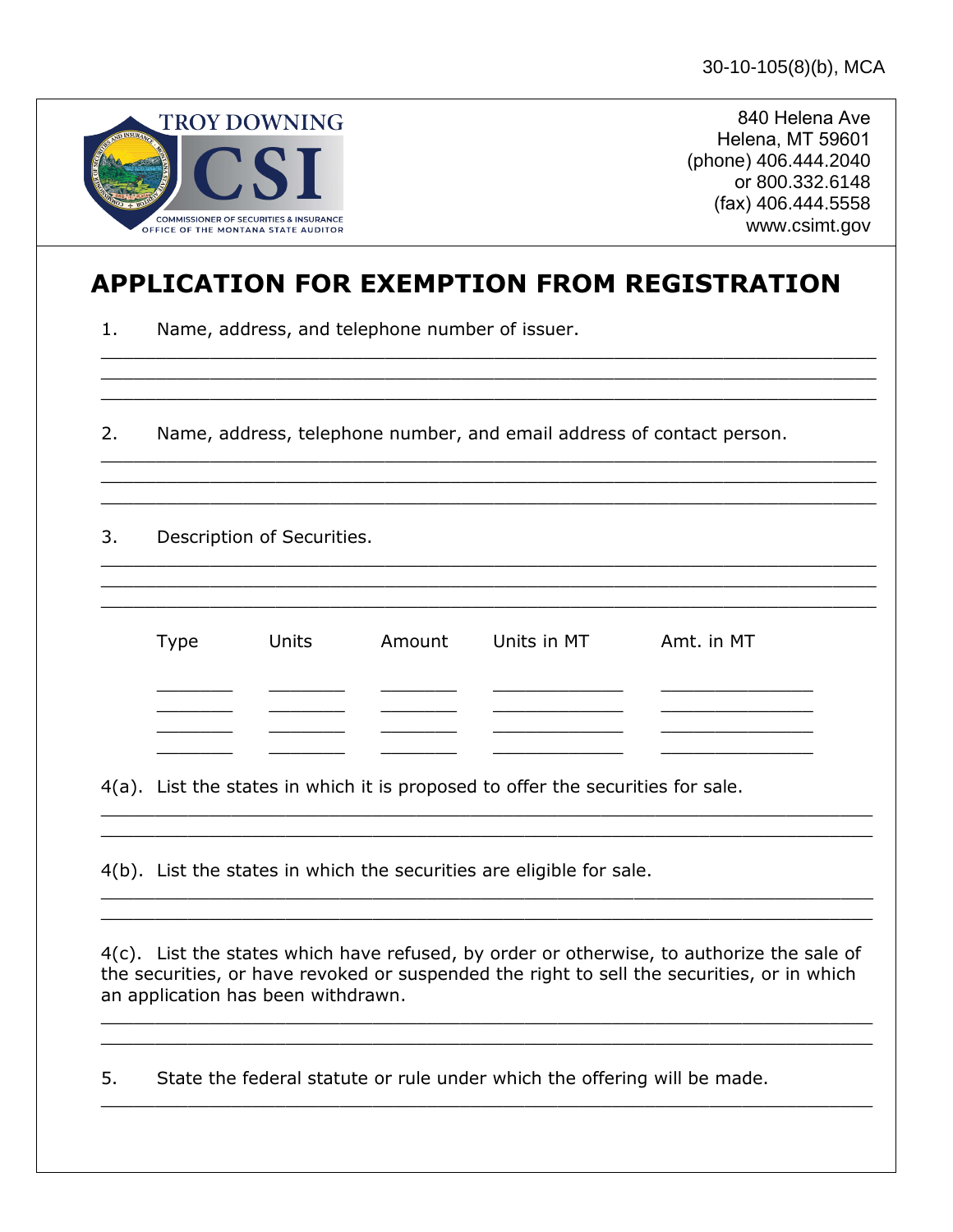6(a). Furnish the indicated information about each officer, director and promoter, and every individual who directly or indirectly owns or controls 10% or more of any class of security in the issuer.

| Name | Position | % OWNERSHIP<br><b>BEFORE OFFERING</b> | % OWNERSHIP<br>AFTER OFFERING |
|------|----------|---------------------------------------|-------------------------------|
|      |          |                                       |                               |
|      |          |                                       |                               |
|      |          |                                       |                               |

6(b). Provide the name of each listed person who, during the previous ten years, has been charged with or convicted of a felony, or entered a plea of guilty or nolo contendre to a felony charge involving fraud (including violation of any laws), embezzlement, fraudulent conversion, misappropriation of property or restraint of trade. Include the identity and location of the court and the penalty imposed or sought.

 $\_$  , and the contribution of the contribution of  $\mathcal{L}_1$  , and  $\mathcal{L}_2$  , and  $\mathcal{L}_3$  , and  $\mathcal{L}_4$  , and  $\mathcal{L}_5$  , and  $\mathcal{L}_6$  , and  $\mathcal{L}_7$  , and  $\mathcal{L}_8$  , and  $\mathcal{L}_7$  , and  $\mathcal{L}_8$  , and  $\mathcal{L}_9$  ,  $\_$  , and the contribution of the contribution of  $\mathcal{L}_1$  , and  $\mathcal{L}_2$  , and  $\mathcal{L}_3$  , and  $\mathcal{L}_4$  , and  $\mathcal{L}_5$  , and  $\mathcal{L}_6$  , and  $\mathcal{L}_7$  , and  $\mathcal{L}_8$  , and  $\mathcal{L}_7$  , and  $\mathcal{L}_8$  , and  $\mathcal{L}_7$  ,  $\mathcal{L}_\text{max} = \mathcal{L}_\text{max} = \mathcal{L}_\text{max} = \mathcal{L}_\text{max} = \mathcal{L}_\text{max} = \mathcal{L}_\text{max} = \mathcal{L}_\text{max} = \mathcal{L}_\text{max} = \mathcal{L}_\text{max} = \mathcal{L}_\text{max} = \mathcal{L}_\text{max} = \mathcal{L}_\text{max} = \mathcal{L}_\text{max} = \mathcal{L}_\text{max} = \mathcal{L}_\text{max} = \mathcal{L}_\text{max} = \mathcal{L}_\text{max} = \mathcal{L}_\text{max} = \mathcal{$ 

6(c). Provide the name of each listed person who, during the preceding ten years, has filed in bankruptcy or been adjudged bankrupt, or been recognized as insolvent. Provide the names of listed persons who have been a principal, director, executive officer, or general partner of a natural or artificial person who has filed in bankruptcy, been adjudged bankrupt, or been reorganized due to insolvency. Include the nature and date of the action.

 $\_$  , and the contribution of the contribution of  $\mathcal{L}_\mathcal{A}$  , and the contribution of  $\mathcal{L}_\mathcal{A}$  $\_$  , and the contribution of the contribution of  $\mathcal{L}_\mathcal{A}$  , and the contribution of  $\mathcal{L}_\mathcal{A}$  $\_$  ,  $\_$  ,  $\_$  ,  $\_$  ,  $\_$  ,  $\_$  ,  $\_$  ,  $\_$  ,  $\_$  ,  $\_$  ,  $\_$  ,  $\_$  ,  $\_$  ,  $\_$  ,  $\_$  ,  $\_$  ,  $\_$  ,  $\_$  ,  $\_$  ,  $\_$  ,  $\_$  ,  $\_$  ,  $\_$  ,  $\_$  ,  $\_$  ,  $\_$  ,  $\_$  ,  $\_$  ,  $\_$  ,  $\_$  ,  $\_$  ,  $\_$  ,  $\_$  ,  $\_$  ,  $\_$  ,  $\_$  ,  $\_$  ,  $\_$  , and the set of the set of the set of the set of the set of the set of the set of the set of the set of the set of the set of the set of the set of the set of the set of the set of the set of the set of the set of th

 $\_$  ,  $\_$  ,  $\_$  ,  $\_$  ,  $\_$  ,  $\_$  ,  $\_$  ,  $\_$  ,  $\_$  ,  $\_$  ,  $\_$  ,  $\_$  ,  $\_$  ,  $\_$  ,  $\_$  ,  $\_$  ,  $\_$  ,  $\_$  ,  $\_$  ,  $\_$  ,  $\_$  ,  $\_$  ,  $\_$  ,  $\_$  ,  $\_$  ,  $\_$  ,  $\_$  ,  $\_$  ,  $\_$  ,  $\_$  ,  $\_$  ,  $\_$  ,  $\_$  ,  $\_$  ,  $\_$  ,  $\_$  ,  $\_$  ,  $\mathcal{L}_\text{max} = \mathcal{L}_\text{max} = \mathcal{L}_\text{max} = \mathcal{L}_\text{max} = \mathcal{L}_\text{max} = \mathcal{L}_\text{max} = \mathcal{L}_\text{max} = \mathcal{L}_\text{max} = \mathcal{L}_\text{max} = \mathcal{L}_\text{max} = \mathcal{L}_\text{max} = \mathcal{L}_\text{max} = \mathcal{L}_\text{max} = \mathcal{L}_\text{max} = \mathcal{L}_\text{max} = \mathcal{L}_\text{max} = \mathcal{L}_\text{max} = \mathcal{L}_\text{max} = \mathcal{$ 

 $\overline{\phantom{a}}$  ,  $\overline{\phantom{a}}$  ,  $\overline{\phantom{a}}$  ,  $\overline{\phantom{a}}$  ,  $\overline{\phantom{a}}$  ,  $\overline{\phantom{a}}$  ,  $\overline{\phantom{a}}$  ,  $\overline{\phantom{a}}$  ,  $\overline{\phantom{a}}$  ,  $\overline{\phantom{a}}$  ,  $\overline{\phantom{a}}$  ,  $\overline{\phantom{a}}$  ,  $\overline{\phantom{a}}$  ,  $\overline{\phantom{a}}$  ,  $\overline{\phantom{a}}$  ,  $\overline{\phantom{a}}$ 

\_\_\_\_\_\_\_\_\_\_\_\_\_\_\_\_\_\_\_\_\_\_\_\_\_\_\_\_\_\_\_\_\_\_\_\_\_\_\_\_\_\_\_\_\_\_\_\_\_\_\_\_\_\_\_\_\_\_\_\_\_\_\_\_\_\_\_

7. Offering: (a)Provide the names and addresses of the sales persons.

(b)Describe all commissions and other expenses of the sale.

(c) State whether investors are required to buy a minimum amount of the issue. If yes, describe:

 $\_$  ,  $\_$  ,  $\_$  ,  $\_$  ,  $\_$  ,  $\_$  ,  $\_$  ,  $\_$  ,  $\_$  ,  $\_$  ,  $\_$  ,  $\_$  ,  $\_$  ,  $\_$  ,  $\_$  ,  $\_$  ,  $\_$  ,  $\_$  ,  $\_$  ,  $\_$  ,  $\_$  ,  $\_$  ,  $\_$  ,  $\_$  ,  $\_$  ,  $\_$  ,  $\_$  ,  $\_$  ,  $\_$  ,  $\_$  ,  $\_$  ,  $\_$  ,  $\_$  ,  $\_$  ,  $\_$  ,  $\_$  ,  $\_$  ,  $\_$  , and the contribution of the contribution of  $\mathcal{L}_\mathcal{A}$  , and the contribution of  $\mathcal{L}_\mathcal{A}$  $\_$  , and the set of the set of the set of the set of the set of the set of the set of the set of the set of the set of the set of the set of the set of the set of the set of the set of the set of the set of the set of th

 $\_$  ,  $\_$  ,  $\_$  ,  $\_$  ,  $\_$  ,  $\_$  ,  $\_$  ,  $\_$  ,  $\_$  ,  $\_$  ,  $\_$  ,  $\_$  ,  $\_$  ,  $\_$  ,  $\_$  ,  $\_$  ,  $\_$  ,  $\_$  ,  $\_$  ,  $\_$  ,  $\_$  ,  $\_$  ,  $\_$  ,  $\_$  ,  $\_$  ,  $\_$  ,  $\_$  ,  $\_$  ,  $\_$  ,  $\_$  ,  $\_$  ,  $\_$  ,  $\_$  ,  $\_$  ,  $\_$  ,  $\_$  ,  $\_$  ,  $\mathcal{L}_\mathcal{L} = \mathcal{L}_\mathcal{L} = \mathcal{L}_\mathcal{L} = \mathcal{L}_\mathcal{L} = \mathcal{L}_\mathcal{L} = \mathcal{L}_\mathcal{L} = \mathcal{L}_\mathcal{L} = \mathcal{L}_\mathcal{L} = \mathcal{L}_\mathcal{L} = \mathcal{L}_\mathcal{L} = \mathcal{L}_\mathcal{L} = \mathcal{L}_\mathcal{L} = \mathcal{L}_\mathcal{L} = \mathcal{L}_\mathcal{L} = \mathcal{L}_\mathcal{L} = \mathcal{L}_\mathcal{L} = \mathcal{L}_\mathcal{L}$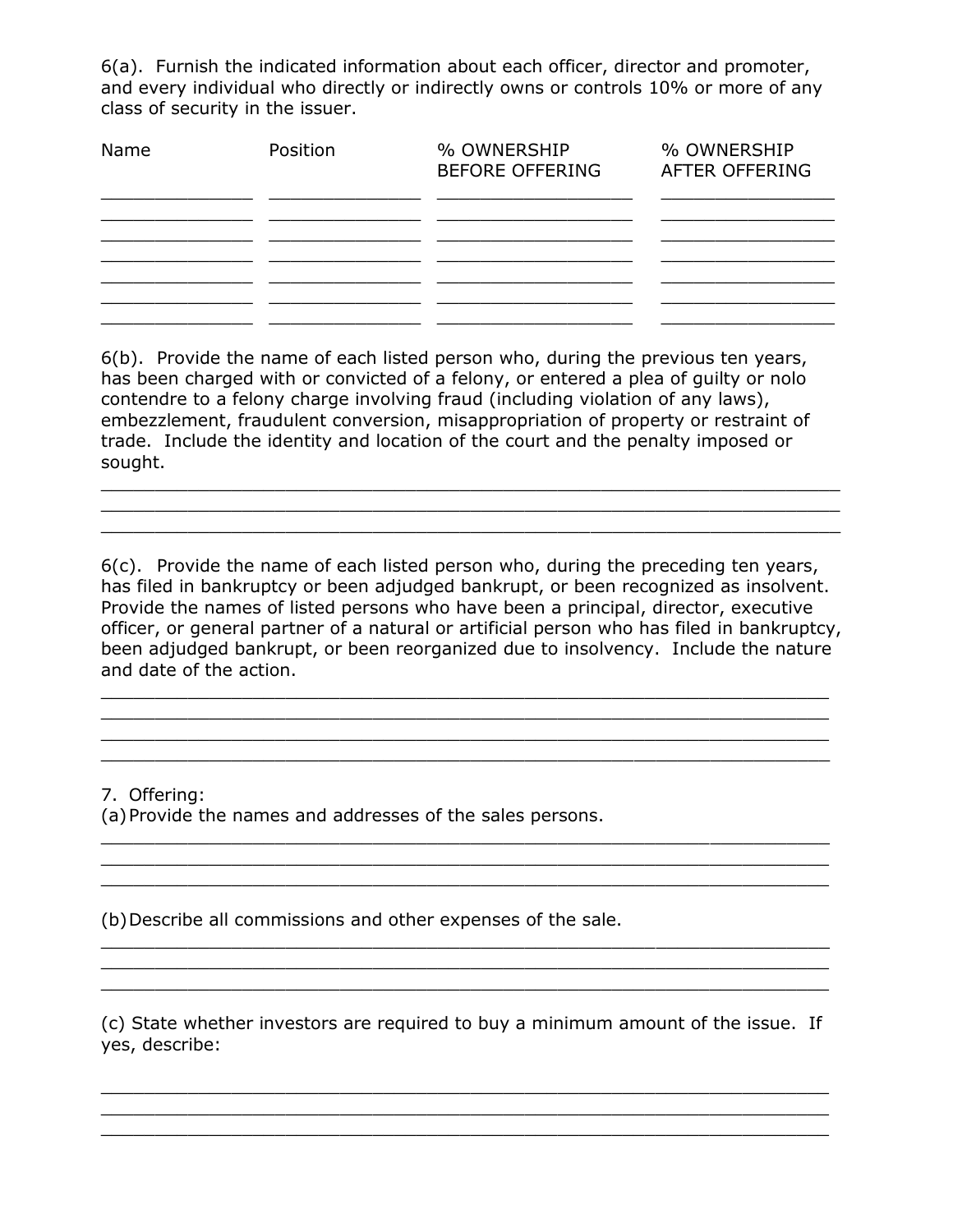(d) If the offering is limited to a special group, describe the limitations. Examples are employees of the issuer, a certain number of individuals (as required to qualify under subchapter S of the Internal Revenue Code), persons of certain suitability characteristics, or any other limitations.

 $\_$  , and the contribution of the contribution of  $\mathcal{L}_\mathcal{A}$  , and the contribution of  $\mathcal{L}_\mathcal{A}$ 

(e) State whether a disclosure document is used in connection with sales or offers of the security.  $\frac{1}{2}$  security.

8. Describe the restrictions on subsequent transfer of any interest in the securities. State whether the certificates bear a legend notifying holders of restrictions.

 $\_$  , and the contribution of the contribution of  $\mathcal{L}_\mathcal{A}$  , and the contribution of  $\mathcal{L}_\mathcal{A}$ 

 $\_$  ,  $\_$  ,  $\_$  ,  $\_$  ,  $\_$  ,  $\_$  ,  $\_$  ,  $\_$  ,  $\_$  ,  $\_$  ,  $\_$  ,  $\_$  ,  $\_$  ,  $\_$  ,  $\_$  ,  $\_$  ,  $\_$  ,  $\_$  ,  $\_$  ,  $\_$  ,  $\_$  ,  $\_$  ,  $\_$  ,  $\_$  ,  $\_$  ,  $\_$  ,  $\_$  ,  $\_$  ,  $\_$  ,  $\_$  ,  $\_$  ,  $\_$  ,  $\_$  ,  $\_$  ,  $\_$  ,  $\_$  ,  $\_$  ,  $\_$  ,  $\_$  ,  $\_$  ,  $\_$  ,  $\_$  ,  $\_$  ,  $\_$  ,  $\_$  ,  $\_$  ,  $\_$  ,  $\_$  ,  $\_$  ,  $\_$  ,  $\_$  ,  $\_$  ,  $\_$  ,  $\_$  ,  $\_$  ,  $\_$  ,  $\_$  ,  $\_$  ,  $\_$  ,  $\_$  ,  $\_$  ,  $\_$  ,  $\_$  ,  $\_$  ,  $\_$  ,  $\_$  ,  $\_$  ,  $\_$  ,  $\_$  ,  $\_$  ,  $\_$  ,  $\_$  ,  $\_$  ,  $\_$  ,

 $\_$  , and the contribution of the contribution of  $\mathcal{L}_\mathcal{A}$  , and the contribution of  $\mathcal{L}_\mathcal{A}$ 

 $\_$  ,  $\_$  ,  $\_$  ,  $\_$  ,  $\_$  ,  $\_$  ,  $\_$  ,  $\_$  ,  $\_$  ,  $\_$  ,  $\_$  ,  $\_$  ,  $\_$  ,  $\_$  ,  $\_$  ,  $\_$  ,  $\_$  ,  $\_$  ,  $\_$  ,  $\_$  ,  $\_$  ,  $\_$  ,  $\_$  ,  $\_$  ,  $\_$  ,  $\_$  ,  $\_$  ,  $\_$  ,  $\_$  ,  $\_$  ,  $\_$  ,  $\_$  ,  $\_$  ,  $\_$  ,  $\_$  ,  $\_$  ,  $\_$  ,

9. Summarize the business of the issuer.

10. State the use of net proceeds from sale of the issue. Suggested categories are: rent, utilities, payroll (by position or type), purchase or lease of types of equipment or inventory, payment of notes, accounts payable, marketing or promotion costs, taxes, professional and advisory fees, permits and licenses, insurance, salaries to officers and directors, wages and supplies. Categories will vary depending on the plans of the company.

Anticipated use of net proceeds Amount  $\frac{1}{2}$  ,  $\frac{1}{2}$  ,  $\frac{1}{2}$  ,  $\frac{1}{2}$  ,  $\frac{1}{2}$  ,  $\frac{1}{2}$  ,  $\frac{1}{2}$  ,  $\frac{1}{2}$  ,  $\frac{1}{2}$  ,  $\frac{1}{2}$  ,  $\frac{1}{2}$  ,  $\frac{1}{2}$  ,  $\frac{1}{2}$  ,  $\frac{1}{2}$  ,  $\frac{1}{2}$  ,  $\frac{1}{2}$  ,  $\frac{1}{2}$  ,  $\frac{1}{2}$  ,  $\frac{1$  $\overline{\phantom{a}}$  , and the set of the set of the set of the set of the set of the set of the set of the set of the set of the set of the set of the set of the set of the set of the set of the set of the set of the set of the s  $\_$  , and the set of the set of the set of the set of the set of the set of the set of the set of the set of the set of the set of the set of the set of the set of the set of the set of the set of the set of the set of th \_\_\_\_\_\_\_\_\_\_\_\_\_\_\_\_\_\_\_\_\_\_\_\_\_\_\_\_\_\_\_\_\_\_\_ \_\_\_\_\_\_\_\_\_\_\_\_\_\_\_\_\_\_\_\_\_\_\_\_\_\_\_  $\mathcal{L}_\text{max}$  , and the set of the set of the set of the set of the set of the set of the set of the set of the set of \_\_\_\_\_\_\_\_\_\_\_\_\_\_\_\_\_\_\_\_\_\_\_\_\_\_\_\_\_\_\_\_\_\_\_ \_\_\_\_\_\_\_\_\_\_\_\_\_\_\_\_\_\_\_\_\_\_\_\_\_\_\_

The omission of a material fact or misstatement of a material fact to investors constitutes a violation of the Securities Act of Montana, giving rise to administrative, civil, or criminal liabilities.

DATED This \_\_\_\_\_\_ day of \_\_\_\_\_\_\_\_\_\_\_\_\_\_\_\_\_\_, 20\_\_\_\_.

\_\_\_\_\_\_\_\_\_\_\_\_\_\_\_\_\_\_\_\_\_\_\_\_\_\_\_\_\_\_\_\_\_\_\_\_\_\_\_

 $\mathsf{Title}\colon\thinspace\mathsf{aligned}$